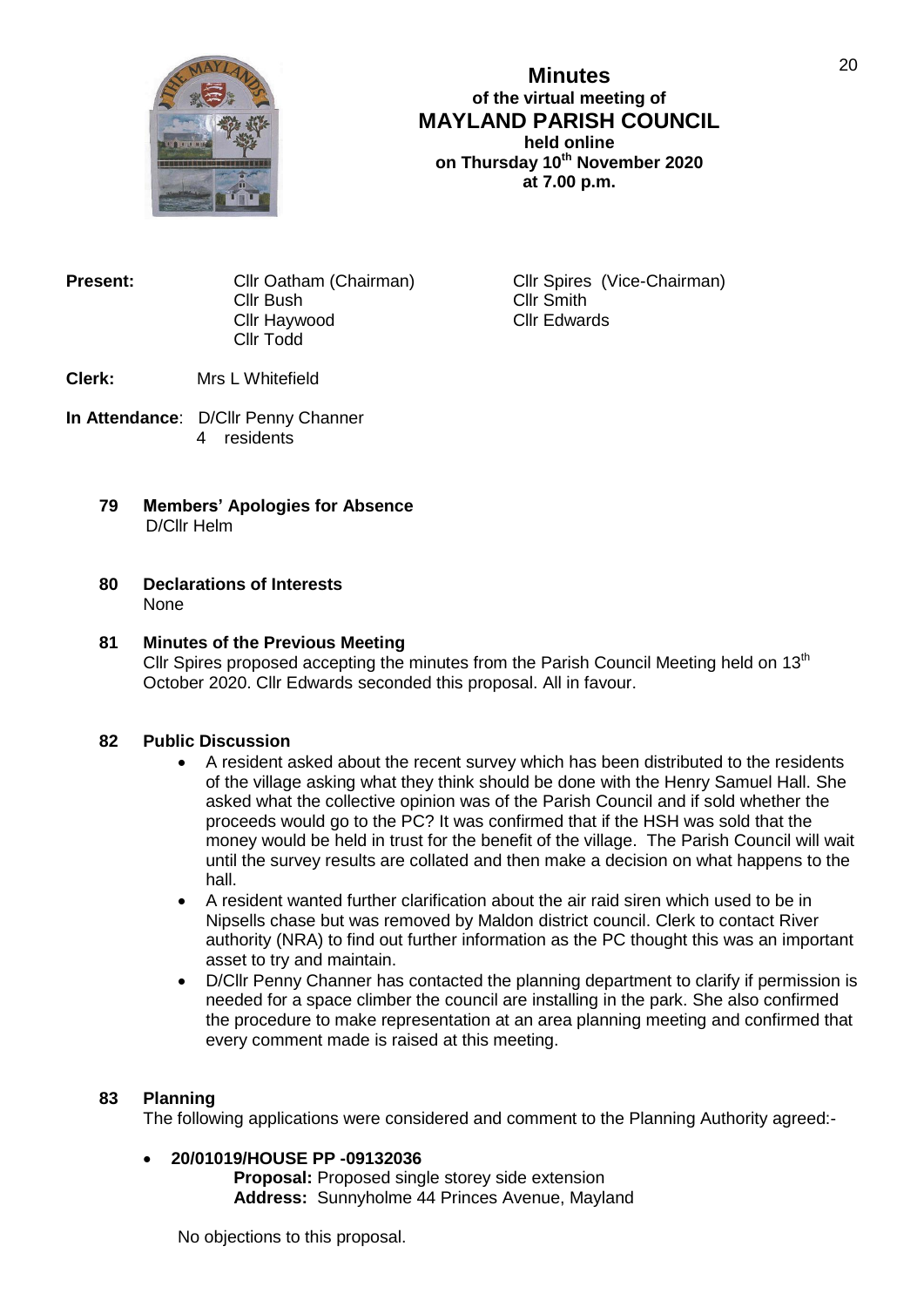### **20/01038/FUL PP -09152883**

**Proposal**: New build 3 bedroom 1.5 storey detached house **Address**: High Gates 1 Promenade, Mayland

6/7 councillors objected to this proposal, 1 abstained. Therefore the recommendation to MDC is the refusal of this proposal. The following reasons are given:

- Overdevelopment
- Plans conflicting
- **Lack of amenity space**
- Not compliant with street scene

### **DECISIONS**

**NMA/MAL/20/00722**

Application for non-material amendment following grant of planning permission 18/00712/HOUSE (side link to existing outbuilding. Convert garage to habitable space) Amendments sought: door removed from front elevation, rooflight locations altered, link extension amended and incorporated into garage structure and internal layout altered. 153 Imperial Avenue, Mayland **APPROVED** 

- **WTPO/MAL/20/00864** TPO 02/04 T1 & T2 English Oak Trees Reduce to previous pruning points 61A West Avenue, Mayland **APPROVED**
- **FUL/MAL/20/00734** Change of use from Class B1 to Class B8 together with ancillary works to the existing buildings Eastern Petroleum supplies Ltd Land Adjacent Newhouse Farm, Maldon **APPROVED**
- **COUPA/MAL/20/00913** Change of use of 30-34 Imperial Avenue from retail to residential 30 Imperial Avenue, Mayland **PRIOR APPROVAL REFUSED**

#### **84 Finance**

Councillors received a list of all payments and receipts. The approved payments and receipts are listed below: -

| Date      | Payee                   | Service/supply                            | £ Net  |
|-----------|-------------------------|-------------------------------------------|--------|
| 08-Oct-20 | <b>County Broadband</b> | WiFi                                      | 27.61  |
| 09-Oct-20 | ICO                     | Information commissioner's office renewal | 35.00  |
| 11-Oct-20 | Eon                     | <b>Street Lighting</b>                    | 149.90 |
| 21-Oct-20 | Voipfone                | Renewal Fee                               | 3.00   |
| 01-Nov-20 | Ahead4                  | Licence fee for Logmein                   | 3.00   |
| 07-Nov-20 | Zoom                    | Monthly subscription                      | 11.99  |
| 14-Oct-20 | Timpson                 | 3 x Plaques for memorial wall             | 120.00 |
| 19-Oct-20 | Street sign direct      | Sign for Gladwell Walk                    | 82.99  |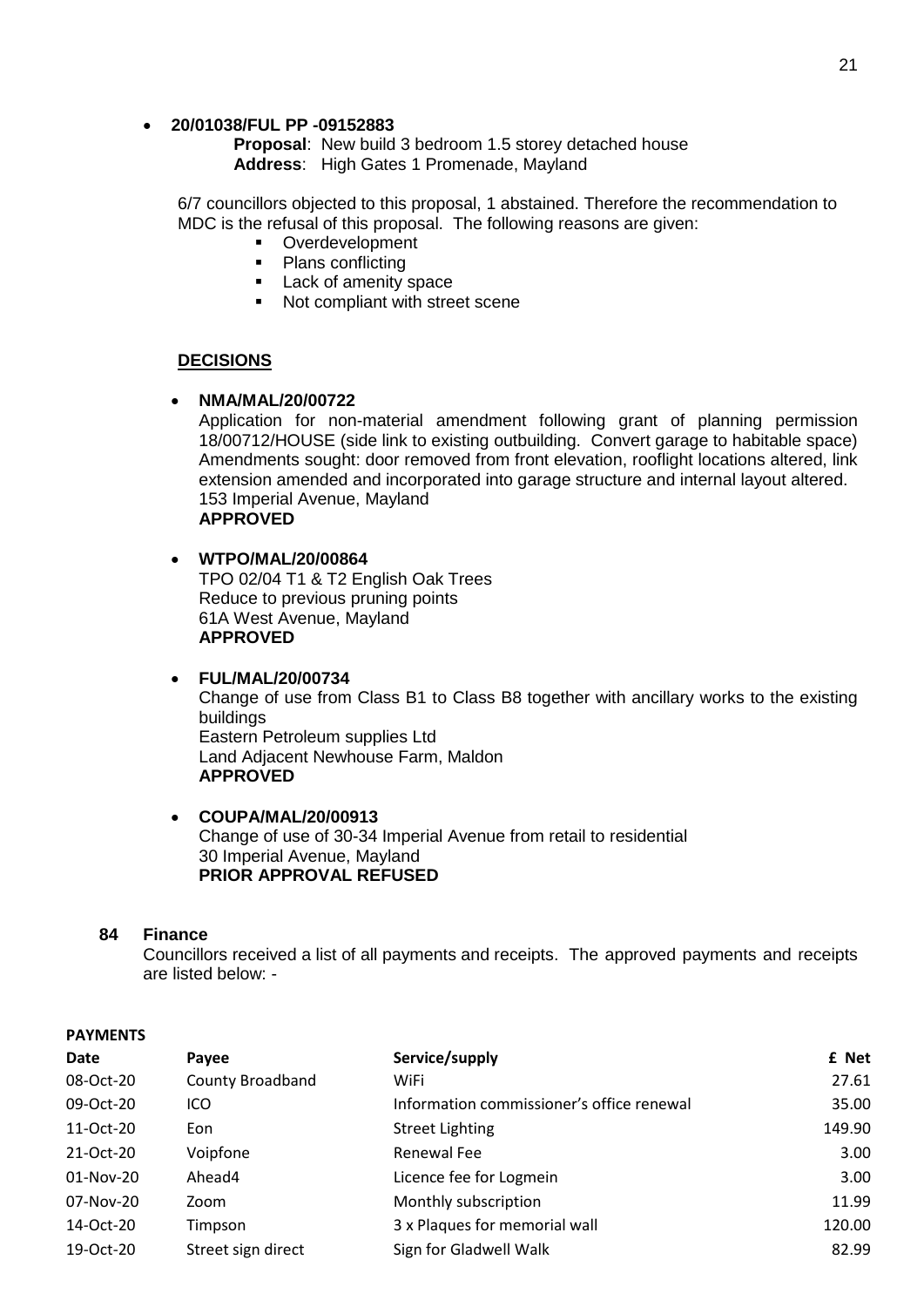| 04-Nov-20         | MSJ Garwood                    | <b>Grounds Maintenance October</b>                | 1,666.86 |
|-------------------|--------------------------------|---------------------------------------------------|----------|
| 04-Nov-20         | MSJ Garwood                    | Overmark 5 football pitches x 2                   | 115.00   |
| 04-Nov-20         | MSJ Garwood                    | To spray Bakersfield path                         | 145.00   |
| 01-Nov-20         | The Royal British Legion       | 2 x Poppy wreaths                                 | 34.00    |
| 19-Oct-20         | A & J Lighting solutions       | To replace lamp & ignitor for Mayflower walk lamp | 150.60   |
| 05-Nov-20         | Gary Bott (Ideal Landscape     | To stain memorial wall & replace strip on back    | 160.00   |
| 06-Nov-20         | <b>Maldon District Council</b> | Community Engagement team Sept 2020               | 205.20   |
| 24-Oct-20         | Wickes                         | Eggshell paint for LPH doors                      | 28.33    |
| 10-Nov-20         | L Whitefield                   | Petty Cash top up                                 | 21.41    |
| 13-Nov-20         | <b>NEST</b>                    | <b>Staff Pension</b>                              | 118.16   |
| 25-Nov-20         | <b>MPC Staff</b>               | <b>Staff Wages</b>                                | 1,996.92 |
|                   |                                |                                                   | 5,074.97 |
| <b>RECEIPTS</b>   |                                |                                                   |          |
| 09-Oct-20         | <b>HMRC</b>                    | VAT refund                                        | 3,401.44 |
| 12-Oct-20         | L Garrett                      | <b>Memorial Plaque</b>                            | 45.00    |
|                   |                                |                                                   | 3,446.44 |
| <b>PETTY CASH</b> |                                |                                                   |          |
| 13-Oct-20         | Wickes                         | 2 x Bags of postcrete, 1 x brick mortar           | 14.41    |
| 17-Oct-20         | Lidl                           | 1 x Black sacks                                   | 1.07     |
| 19-Oct-20         | Wickes                         | 6 x Engineering bricks                            | 2.35     |
|                   |                                |                                                   | 17.83    |

Cllr Oatham proposed that these payments be accepted. Cllr Edwards seconded this proposal.

Essex Pension Fund has indicated that as Mayland Parish Council have exited the pension fund, there is an exit fee of £300 to be paid. Clerk to check but if necessary it was agreed this should be paid.

## **85 Clerks Report**

Each Councillor has received an update on matters from the previous meeting.

#### **86 Lawling Park Committee**

- **Remembrance Day** Cllr Oatham will lay a wreath by the memorial wall on 11<sup>th</sup> November. This cannot be advertised due to lockdown restrictions.
- **Safety matting** A quote has been received from Maldon District Council to replace the matting under the zip wire, roundabout and swings. It was decided to wait until a further quote is received and then make a decision.
- **FC for girls** dates required do not clash with football club. Check fees to pay.
- **Planning application for space climber** discussion why planning permission was needed for the new space climber. Clerk to talk to planning at Maldon District Council.

#### **87 Councillors**

The council decided that the new councillors would not be sent on training days at the EALC. One new application to join the Parish council has been received. Cllr Oatham explained the need to attend at least two council meetings to get a feel for what is involved before any decision is made. New applicant introduced himself.

Suggestion that a Christmas Tree be put up in the village – Cllr Haywood to get prices.

### **88 Orchard**

 **Letter for residents –** Draft letter to residents of North Drive outlining situation with boundaries accepted by the councillors. Clerk to put on headed paper and send out.